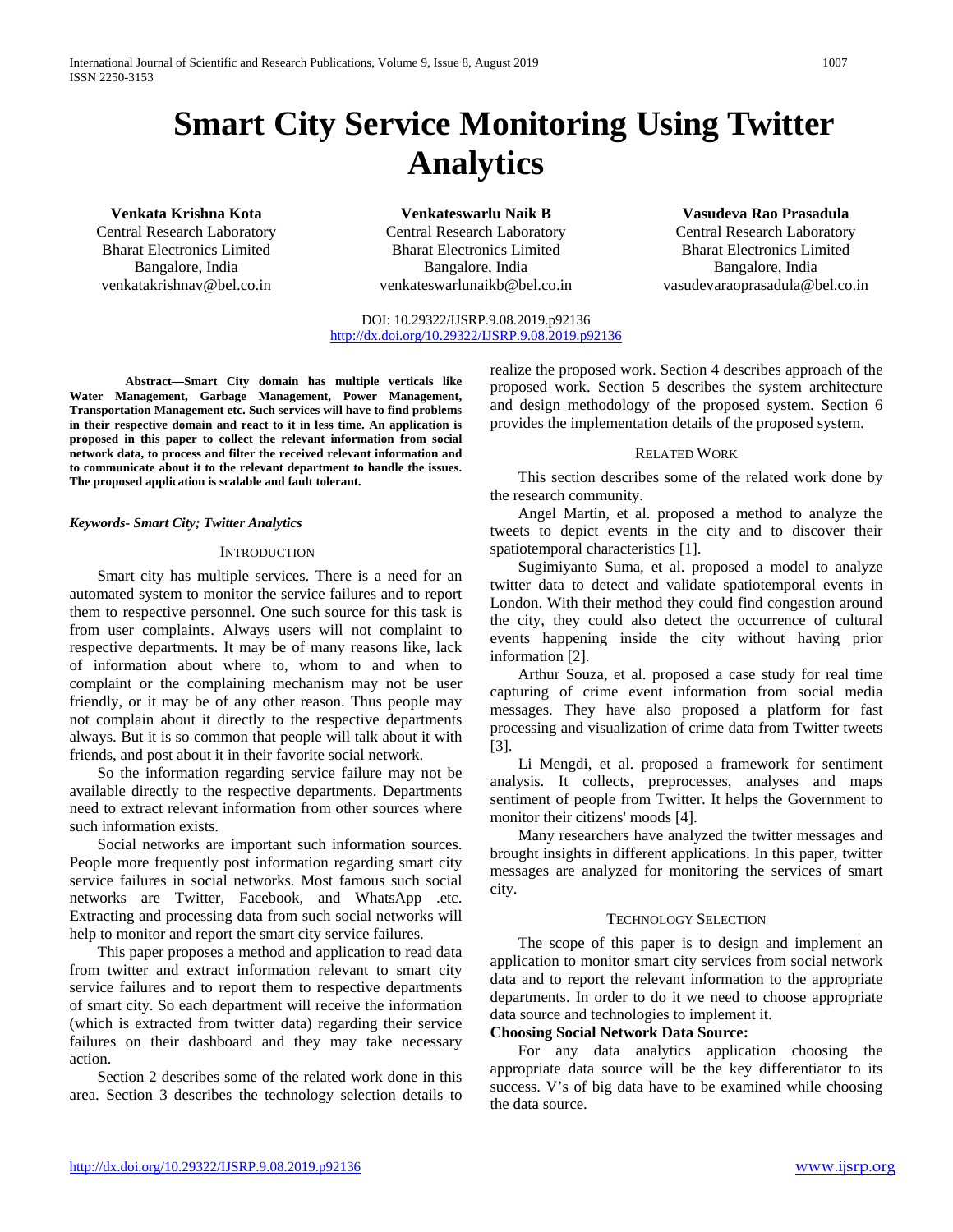Volume: It should be able to provide huge volumes of data

Velocity: It should be able to generate data with higher rate

Variety: It should be able to produce heterogeneous data types: text, image, audio, video etc.

One more major requirement to select the data source is that that data source should be freely available to the developers. It means it should be open source.

Another major requirement is that there should be a handy API or Connectors to capture the data from that data source.

By considering several social network data bases and by examining their suitability to the above requirements, we have chosen "Twitter" as our data source [7]. Twitter is a popular social network. It generates huge volumes of different varieties of data with high velocities. It provides open source APIs and connectors to capture its data. It also provides APIs to capture the real time streaming of tweets. It also provides pluggable connectors to fit into big data frameworks. Twitter analytics has rich developers as an added advantage. Moreover it has been widely used by many researchers to solve other interesting problems. These features of twitter encouraged us to select it as our data source.

# **Choosing Big Data Processing Framework:**

In order to address the 5 V's (volume, Velocity, Variety, Value and Veracity) of big data, it is decided to use big data processing framework to implement the core business logic. Current requirement needs stream processing capability, complex event processing capacity and a handy interface to consume tweets. Big data processing frameworks like hadoop map-reduce, apache spark and apache flink are explored. Apache Flink got little edge over the other two because of its following features.

- Distributed Processing Capability
- Stream Processing Capability and Strong Data Stream API
- Complex Event Processing Capability
- Open Source Nature
- Fault Tolerance and High Scalability
- Low Latency and High Performance
- Handy Connector to consume data from Twitter
- Handy Connectors to read / write data to messaging applications like 'Kafka'

Because of the above features, Apache Flink [5] is chosen as the data processing framework for current application.

# **Choosing the Message Broker:**

Message brokers play an important role in big data frameworks. In the current application, we need to store huge number of tweets coming with high velocities. So the message queue should be capable of storing the messages in distributed way across all the nodes of the cluster. As already specified twitter produces variety of data (text, image, audio and video). So the message queue should be capable to store messages with heterogeneous schemas. The messaging system should also have the capability to logically segregate the messages into different topics. It should also facilitate efficient publishsubscribe mechanism to write / read messages to relevant

topics. It should read /write message with low latency. The messaging framework should work hand in hand with the data processing framework. Some of the message brokers are examined and Apache Kafka [6] is chosen for its following unique features.

- Better Throughput
- Built-in Partitioning
- Replication
- Fault-Tolerance

**Choosing Web Technologies:**

Following web technologies are selected for the current application

- Web Server: Apache
- Application Server: Tomcat
- Web UI: HTML5, JavaScript
- Communication protocol: Web Sockets

Current application mainly focuses on real time analysis of tweets and alerting appropriate personnel with relevant information through its web UI. It does not store the messages in the persistence data base. For that one can use one of the NoSQL databases.

# APPROACH

Identify the various smart city verticals whose services have to be monitored. Create a Kafka topic for each of them. Prepare a set of relevant keywords for each of those verticals.

To get access to the tweets, one has to enroll for twitter developers [8]. Once it is done, credentials will be provided to access twitter data. Flink has a twitter source which is a handy connector to consume tweets. Using that connector get the twitter streams. Then Flink will be able to receive tweet streams. For each tweet in the stream, extract the location and text information. If the location is within the smart city region, then examine the text of the tweet. If the text of the tweet contains any keywords which are of relevance to any of the smart city verticals, then select that tweet and treat it as relevant tweet. Twitter has a Kafka sink which facilitates to write flink data streams to Kafka topics. Those relevant tweets will be written into appropriate Kafka topics. Thus the flink jobs acts like publishers to Kafka topics.

On the other side, java application running inside server will act like consumer to Kafka topics. It continuously monitors the Kafka topics and consumes messages from them. The consumed messages will be sent to the appropriate WebUI which is tied up with that corresponding Kafka topic. It will send these messages over web sockets. From the client side, each smart city department will have a web UI developed in HTML5 and JavaScript. It will display the messages received through web socket.

Thus the flink job first filters the relevant tweets by matching location of the tweet and tweet text. Filtered relevant tweets will be written into relevant Kafka topics based on the keywords in the text of the tweet. Java application running inside web server continuously consumes those Kafka messages in respective Kafka topics and streams them to appropriate departments using web sockets. Thus each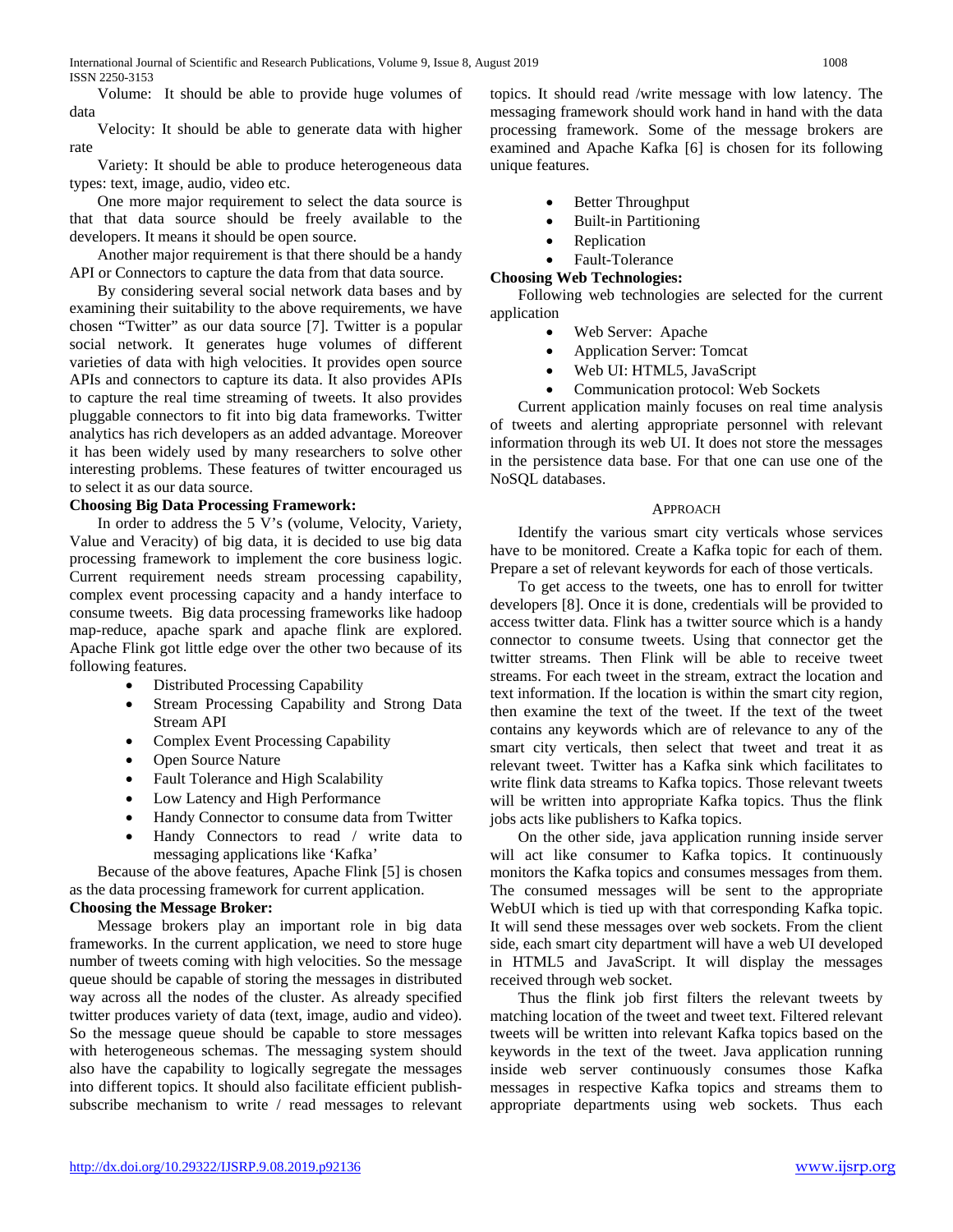department gets the tweets of its relevance. The user interface will display the messages it has received through web socket on its web page.



#### SYSTEM ARCHITECTURE

Figure 1: System Architecture

In this section, architecture is proposed to monitor smart city service failures and to alert appropriate departments about the failure. The system architecture will be as shown in Fig 1.

First developer has to register with "Twitter Developer Account" to get access to tweets. Flink has a Twitter Connector. It helps flink to read data streams from twitter source. Top module in figure 1 describes the capturing of twitter data using Flink's Twitter Connector.

Different verticals of smart city are depicted as different kafka topics. For example, Water Management, Traffic Management .etc. Each Kafka topic is intended to store messages relevant to that department. Kafka topics on kafka cluster is described by the middle module in figure 1.

Every department of smart city services will have its own dashboard to visualize the service failure related information. Flink jobs will first cosume the twitter data from twitter connector, analyze them, filter them based on the location of the tweet and keyword exists in the tweet. Then it seggregates the tweets based on their relevance to different departments of smart city and writes them to their corresponding kafka topics. Web technologies will read from those kafka topics and

display them on the respective department's dash board. The dashboards are depicted in bottom module.

Actual implementation details and results are described in the following section.

#### IMPLEMENTATION DETAILS

This section focuses on the implementation details of the application.

#### **Registering for Twitter Developer Account:**

Twitter provides controlled access to its APIs and tools. To access its APIs and tools, developers have to register for Twitter Developer Account at "https://developer.twitter.com". Once it is done, twitter will provide following access credentials to the developer.

- CONSUMER\_KEY
- CONSUMER\_SECRET
- TOKEN
- TOKEN\_SECRET

Developer has to specify those access credentials in their program. If the credentials are valid then twitter will allow that program to read tweets from internet.

#### **Kafka Cluster Setup:**

Apache Kafka is a distributed stream platform. It is used for building real time data pipelines and streaming apps. Kakfa can scale horizontally on multiple nodes. In this experiment, mutiple virtual machines with Ubuntu 16.04 are taken and Zookeeper and Kafka is installed in them. Kakfa cluser setup is described in [kafka cluster setup]. Multinode Kafka Cluster is setup by configuring zookeeper and kafka properties as described in [kafka cluster setup]. Once the Kafka Cluster setup is done, sample topics are created in that. The cluster is tested with console producers and console consumers. It has produced messages into kafka topics and consumed those messages as expected.

# **Creation of Kafka Topics and Relevant set of Keywords for Smart City Services:**

Once the Kafka Cluster is setup, next job is to create appropriate topics which are of relevance to the smart city services. Topics for Water Management, Traffic Management, Power (Electricity) Management and Garbage Management are created in the kafka. Each of these topics will contain messages relevant to its domain.

Every domain will have some keywords and phrases which are of relevant to that domain. For example, for Traffic domian, "traffic jam", "accident", "road block" .etc are relevant. If text contains some of these keywords, it may be relevant to that domain. Relevant set of keywords are prepared for each smart city domain.

#### **Setup of Flink Cluster:**

Apache flink is a framework and distributed stream processing engine. Flink can scale horizontally on its cluster nodes. The first step before working with flink is to setup the flink cluster. In this experiment, multiple virtual machines with Ubuntu 16.04 are taken and flink is installed in them. Multi node flink cluster is been setup. Once the flink clsuster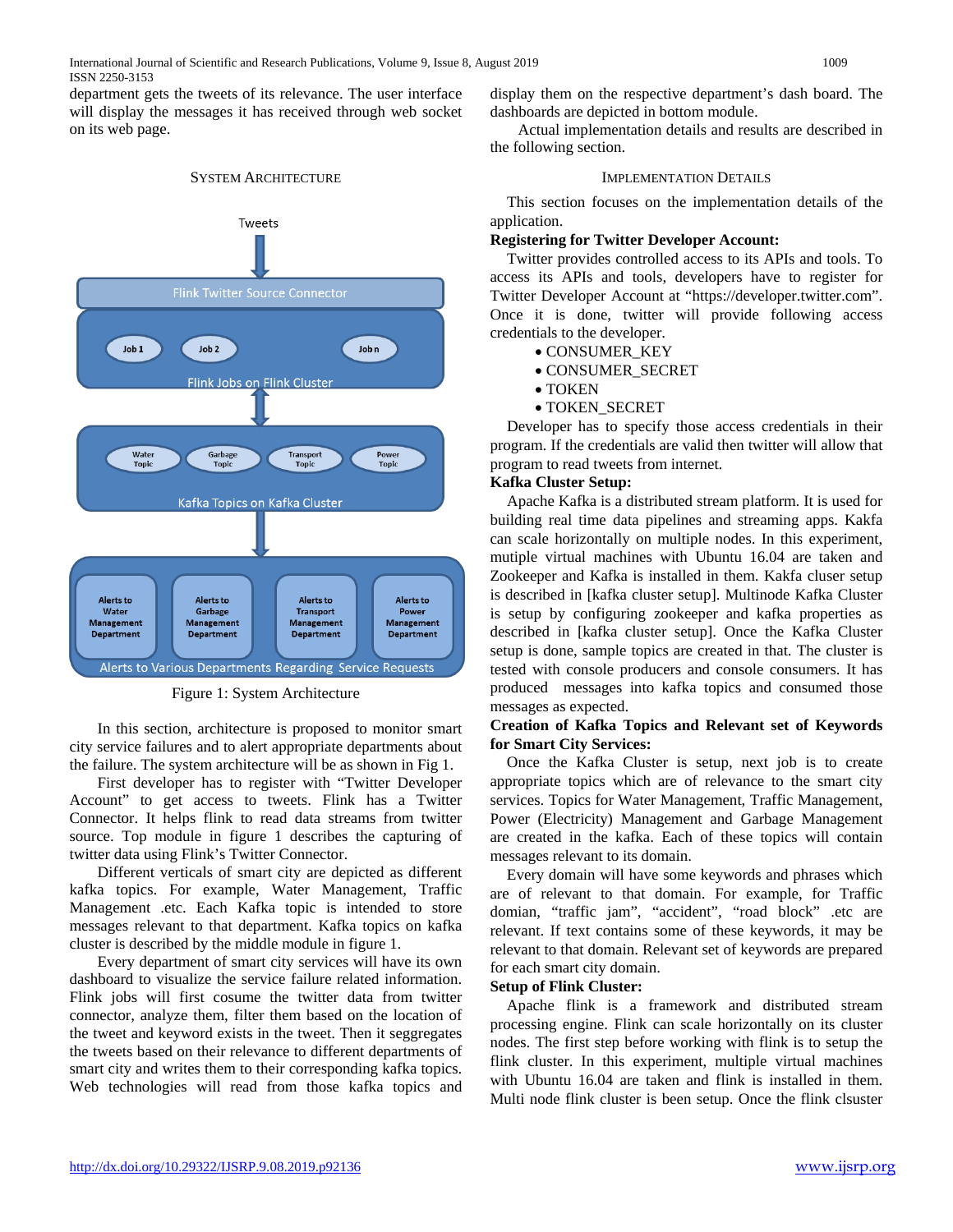setup is done, we can see the information about the cluster like the health satatus of the cluster, worker node details, running, completed and failed jobs .etc through its portal. Setup is tested by verifying the portal. Sample flink application is submitted through its portal and made sure that it is working on the cluster as expected.

# **Integration of Flink and Twitter:**

In our experiment, twitter will have tweets and we need them in flink environment to process them. Flink has a Twitter Source Connectors to bridge this gap. In this experiment, we used "TwitterSource" connector of flink to address this requirement. Sample example is run in the presence of internet and flink is able to read the tweets as expected.

# **Integration of Flink and Kafka:**

Flink is a data processing platform. Kafka is a message broker. A big application can be designed as multiple flink jobs working together each gets its own input and processes it and produces its own output. There is need for a message broker to provide input and output to these flink jobs. Kafka is a good fit for this requirement. Flink have multiple source connectors whose purpose is to provide input to flink. Flink have multiple sink connectors to consume the flink output. Flink has "FlinkKafkaConsumer" and "FlinkKafkaProducer" for this purpose [9]. So flink can easily read from kafka topics and write to kafka topics. Sample flink job is done to read from kafka topic and to write to kafka topic and it workded as expected. Flink Kafka Conectors are used in this experiment.

# **Development of Flink Jobs:**

Flink is basically a stream processing engine. It has a powerful Data Stream API which is useful to develop stream processing jobs. It is available in Java and Scala languages. Java is chosen for this experiment. Twitter messages are cosumed into flink environment using "TwitterSource" conncnetor of flink. The credentials obtained from "Twitter Developer Account" are specified in the program. Thus the tweets are consumed into flink and they are available as a flink data stream. Tweet is represented as a JSON file. It has multiple fields representing different types of information about that tweet. For example, "created\_at", "id", "text", "coordinates", "hashtags" .etc. The fields that are important to this experiment is "coordinates" and "text". These details are extracted from the tweet message. If the "coordinates" of the tweet are in the geographical range of samrt city, then that tweet is selected for further analysis. Otherwise it is droped. "text" field of the tweet represents the actual textual message of the tweet. That text content is extracted for the selected tweets. We have already discussed that set of keywords and phrases are formed for every vertical of smart city. For every domain, get it's set of keywords, check for their availability in the text content of the tweet. If it contains any of those keywords, then treat that tweet is relevant to that respective smart city vertical and write that message to the respective kafka topic. Do this processing for every vertical of the smart city. Do it for every tweet that has the coordinates in the

geographical range of smart city. Flink Jobs are developed to perform this work.

# **Deployment of Flink Jobs:**

Once the flink jobs are developed, they are deployed on the flink cluster using flink portal. Flink portal will have an option to submit the jobs. It will have the provision to upload the jar files of flink jobs. Flink programs developed as above are exported as jar files. Those jar files are submitted to flink through its portal. Then the flink master will deploy them on the flink cluster.

# **Development of Web Technology to Stream the Kafka Messages to Respective Smart City Departments:**

Flink jobs will read the tweets, filters them and write relevant messages to respective kafka topics. But the client needs those messages on his dashboard. To bridge this gap, we have chosen web technologies. Apache Tomcat is used as a web server.

At server side, servlet application is used to continuously read message in kafka topics. If some new message come to kafka topic, immediately it will be streamed to the browser. For that it is good to have a permanent http connection. For that we have choosen websockets. Once websocket is created between clent and server it will be used to send multiple messages. Whenever a new message comes to kafka topic, that will be sent to appropriate client through web socket.

Every vertical of smart city will have a webpage with dashboard. Consider that web page as client. The messages it received from the respective kafka topics will be visualized in it. First as explained above, client intiates the websocket connection. So client will be receiving the kafka messages relevant to its domain. Those messages are displayed on the webpage. The respective personnel observing those messages may take appropriate action.

Thus current application extracts the information regarding smart city service failures and displays that information on the department's dashboard. With this application, it will be easy to monitor the service failures.

# **CONCLUSION**

Smart city has multiple verticals like water management, garbage management, traffic management, power management .etc. It will be good to have an automated system to monitor the failure of smart city services. One way to build such system is to analyze the data coming from social networks because people will react to those service failures through their favorite social networks. In this paper, an application is designed and implemented to analyze the twitter data and find the tweets that are relavnt to smart city sevice failures and alert appropriate departments by sending those messages to take further action. Thus each smart city department will get the tweets that are talking about that service failure on their dashboard.

# **REFERENCES**

[1] MartÃn, Angel, Ana Belén Anquela Julián, and Fernando Cos-GayÃ<sup>3</sup>n. "Analysis of Twitter messages using big data tools to evaluate